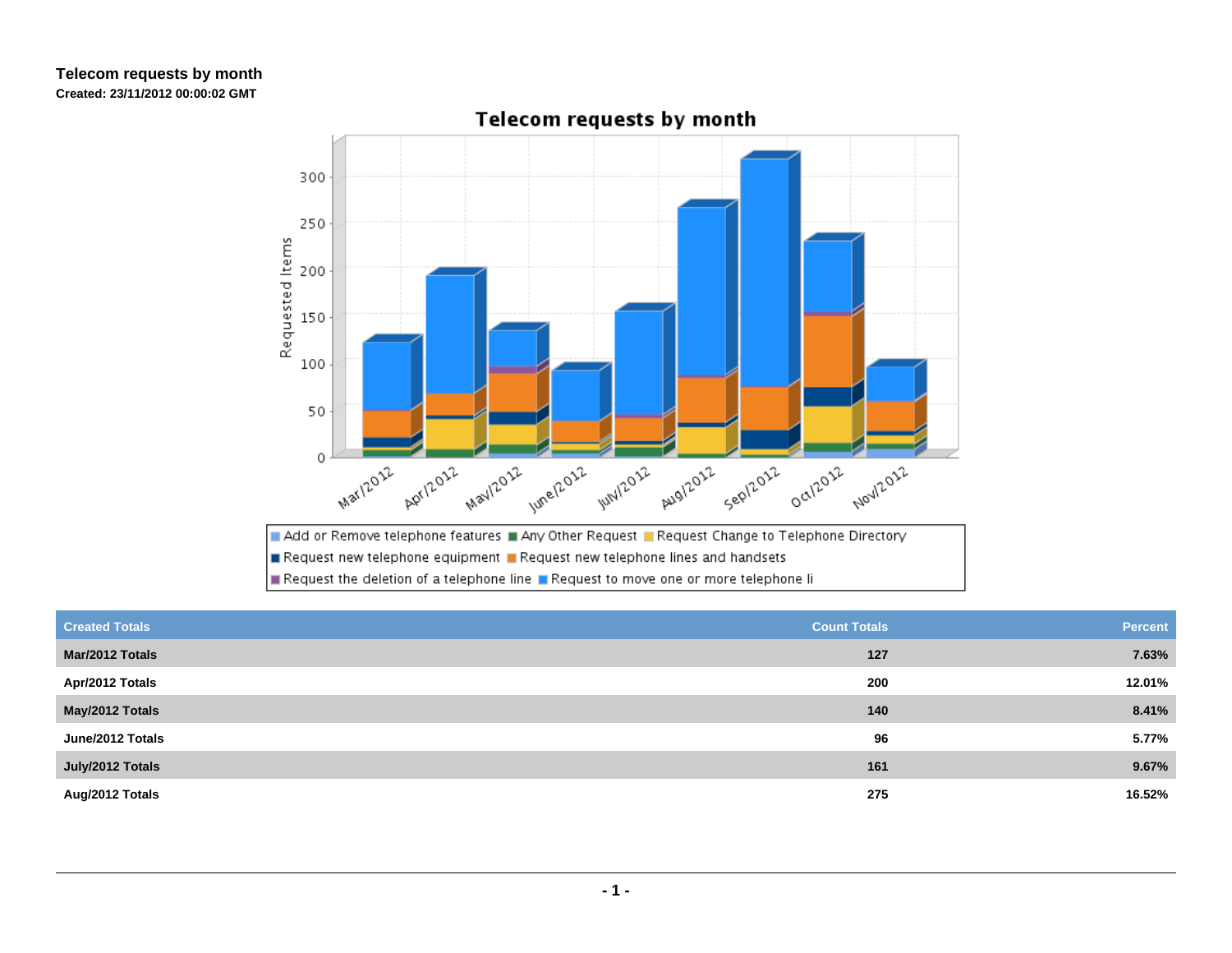| <b>Created Totals</b> |                                          | <b>Count Totals</b> | <b>Percent</b> |
|-----------------------|------------------------------------------|---------------------|----------------|
| Sep/2012 Totals       |                                          | 328                 | 19.7%          |
| Oct/2012 Totals       |                                          | 238                 | 14.29%         |
| Nov/2012 Totals       |                                          | 100                 | 6.01%          |
|                       |                                          |                     |                |
| <b>Created</b>        | <b>Item</b>                              | <b>Count</b>        | <b>Percent</b> |
| Mar/2012              | Add or Remove telephone features         | $\overline{2}$      | 1.57%          |
|                       | Any Other Request                        | $\overline{7}$      | 5.51%          |
|                       | Request Change to Telephone Directory    | $\mathbf{3}$        | 2.36%          |
|                       | Request new telephone equipment          | 11                  | 8.66%          |
|                       | Request new telephone lines and handsets | 29                  | 22.83%         |
|                       | Request the deletion of a telephone line | $\mathbf{1}$        | 0.79%          |
|                       | Request to move one or more telephone li | 74                  | 58.27%         |
|                       |                                          |                     |                |
| Apr/2012              | Add or Remove telephone features         | $\mathbf{1}$        | 0.5%           |
|                       | Any Other Request                        | 9                   | 4.5%           |
|                       | Request Change to Telephone Directory    | 33                  | 16.5%          |
|                       | Request new telephone equipment          | $\overline{4}$      | 2%             |
|                       | Request new telephone lines and handsets | 24                  | 12%            |
|                       | Request to move one or more telephone li | 129                 | 64.5%          |
|                       |                                          |                     |                |
| May/2012              | Add or Remove telephone features         | $5\phantom{.0}$     | 3.57%          |
|                       | Any Other Request                        | 10                  | 7.14%          |
|                       | Request Change to Telephone Directory    | 22                  | 15.71%         |
|                       | Request new telephone equipment          | 14                  | 10%            |
|                       | Request new telephone lines and handsets | 42                  | 30%            |
|                       | Request the deletion of a telephone line | 8                   | 5.71%          |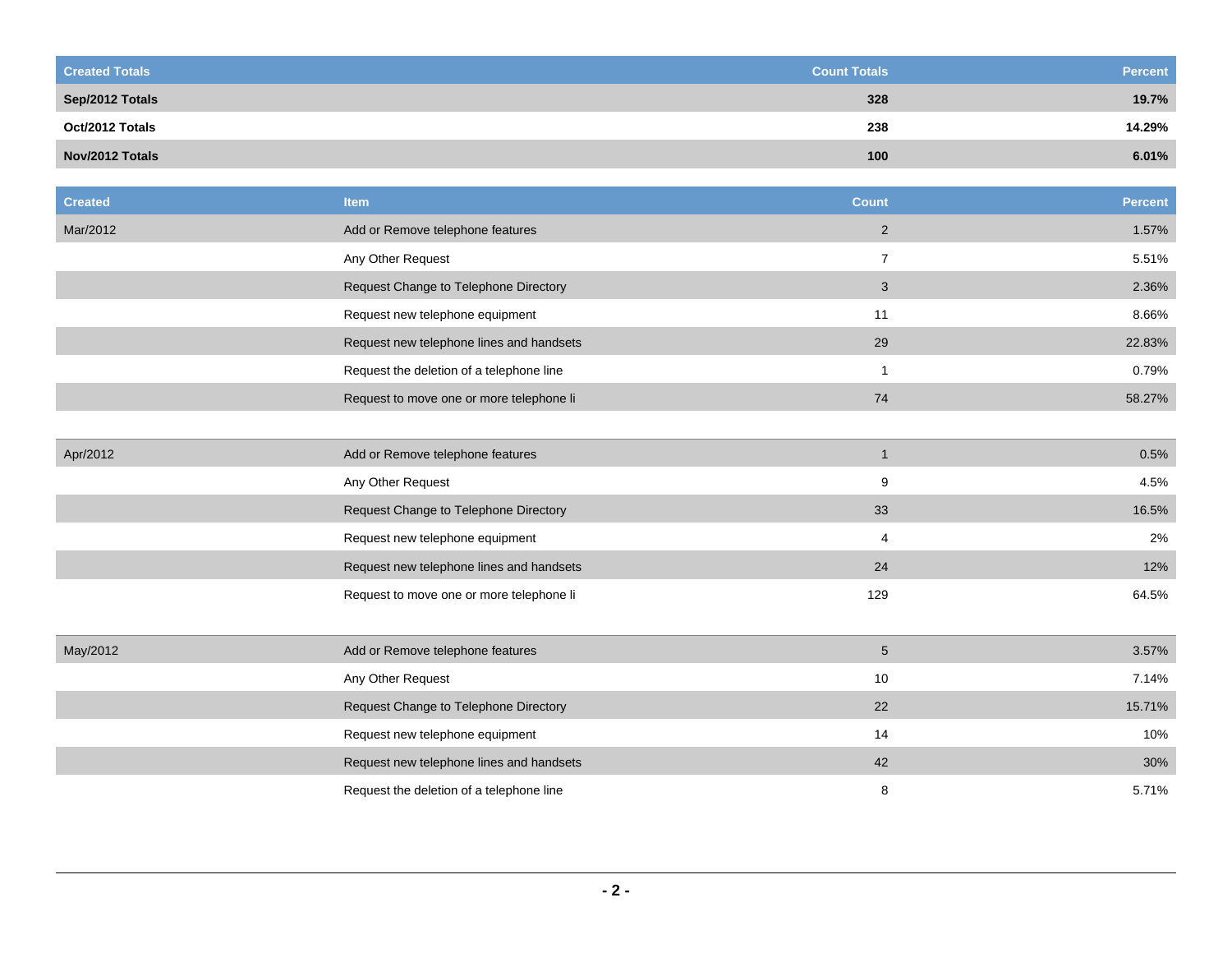| <b>Created</b> | <b>Item</b>                              | <b>Count</b>    | <b>Percent</b> |
|----------------|------------------------------------------|-----------------|----------------|
|                | Request to move one or more telephone li | 39              | 27.86%         |
|                |                                          |                 |                |
| June/2012      | Add or Remove telephone features         | $5\phantom{.0}$ | 5.21%          |
|                | Any Other Request                        | 4               | 4.17%          |
|                | Request Change to Telephone Directory    | $\overline{7}$  | 7.29%          |
|                | Request new telephone equipment          | $\sqrt{2}$      | 2.08%          |
|                | Request new telephone lines and handsets | 23              | 23.96%         |
|                | Request to move one or more telephone li | 55              | 57.29%         |
|                |                                          |                 |                |
| July/2012      | Add or Remove telephone features         | 2               | 1.24%          |
|                | Any Other Request                        | 10              | 6.21%          |
|                | Request Change to Telephone Directory    | $\mathbf{3}$    | 1.86%          |
|                | Request new telephone equipment          | $\overline{4}$  | 2.48%          |
|                | Request new telephone lines and handsets | 25              | 15.53%         |
|                | Request the deletion of a telephone line | 4               | 2.48%          |
|                | Request to move one or more telephone li | 113             | 70.19%         |
|                |                                          |                 |                |
| Aug/2012       | Any Other Request                        | $5\phantom{.0}$ | 1.82%          |
|                | Request Change to Telephone Directory    | 29              | 10.55%         |
|                | Request new telephone equipment          | $\sqrt{5}$      | 1.82%          |
|                | Request new telephone lines and handsets | 49              | 17.82%         |
|                | Request the deletion of a telephone line | $\mathsf 3$     | 1.09%          |
|                | Request to move one or more telephone li | 184             | 66.91%         |
|                |                                          |                 |                |
| Sep/2012       | Add or Remove telephone features         | $\mathbf{1}$    | 0.3%           |
|                | Any Other Request                        | 3               | 0.91%          |